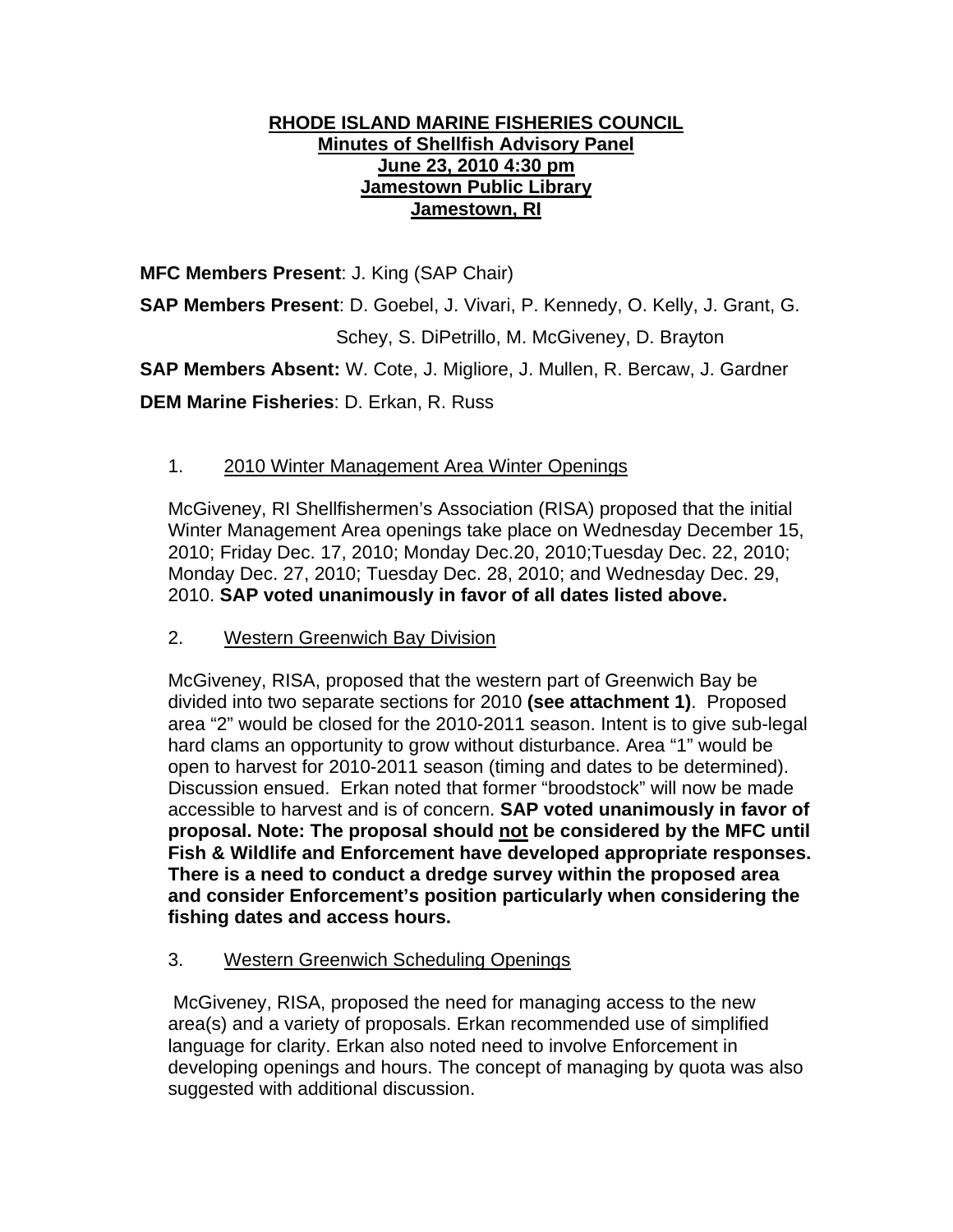- a) December 2010 2 hours per day (8:00 AM to 10:00 AM).
- b) January 2011 Mondays and Wednesdays, 2 hours per day (8:00 AM to 10:00 AM).
- c) February 2011 Mondays, Wednesdays, and Fridays, 3 hours per day (8:00 AM to 11:00 AM).
- d) March 2011 Mondays, Wednesdays, and Fridays, 4 hours per day (8:00 AM to 12:00 AM).
- e) March 2011 Closed to harvest March 31, 2011.

## **SAP voted unanimously in favor of all Western Greenwich proposals.**

- 4. Potowomut "A" Modifications
	- a) McGiveney, RISA proposed that harvest within Potowomut Shellfish Management Area "A" be changed from seasonal access to year-around access (no closed season, sunrise to sunset, 3 bushel possession limit). Erkan noted that there would likely be recreational harvesters that would oppose the change. Proposal to change boundary was continued.

### **SAP voted unanimously to approve the proposal.**

 b) McGiveney, RISA proposed that the boundary between Potowomut "A" and High Banks Shellfish Management Areas be changed as follows: (from Round Rock Buoy ("Spindle Can") to the Northern end of Narragansett Street, North Kingstown beginning February 1, 2011.

### **SAP voted unanimously to approve the proposal.**

5. High Banks, Bissel Cove, and Bristol opening

It was proposed starting February 1, 2011 that High Banks, Bissel Cove, and Bristol Shellfish Management Areas be opening to shellfishing from sunrise to sunset, seven days a week until April 30, 2011.

### **SAP voted unanimously to approve the proposal.**

## **NOTE: ALL PROPOSALS NEED FURTHER REVIEW BY DEM FISH & WILDLIFE AND DEM ENFORCEMENT BEFORE RIMFC CONSIDERATION**